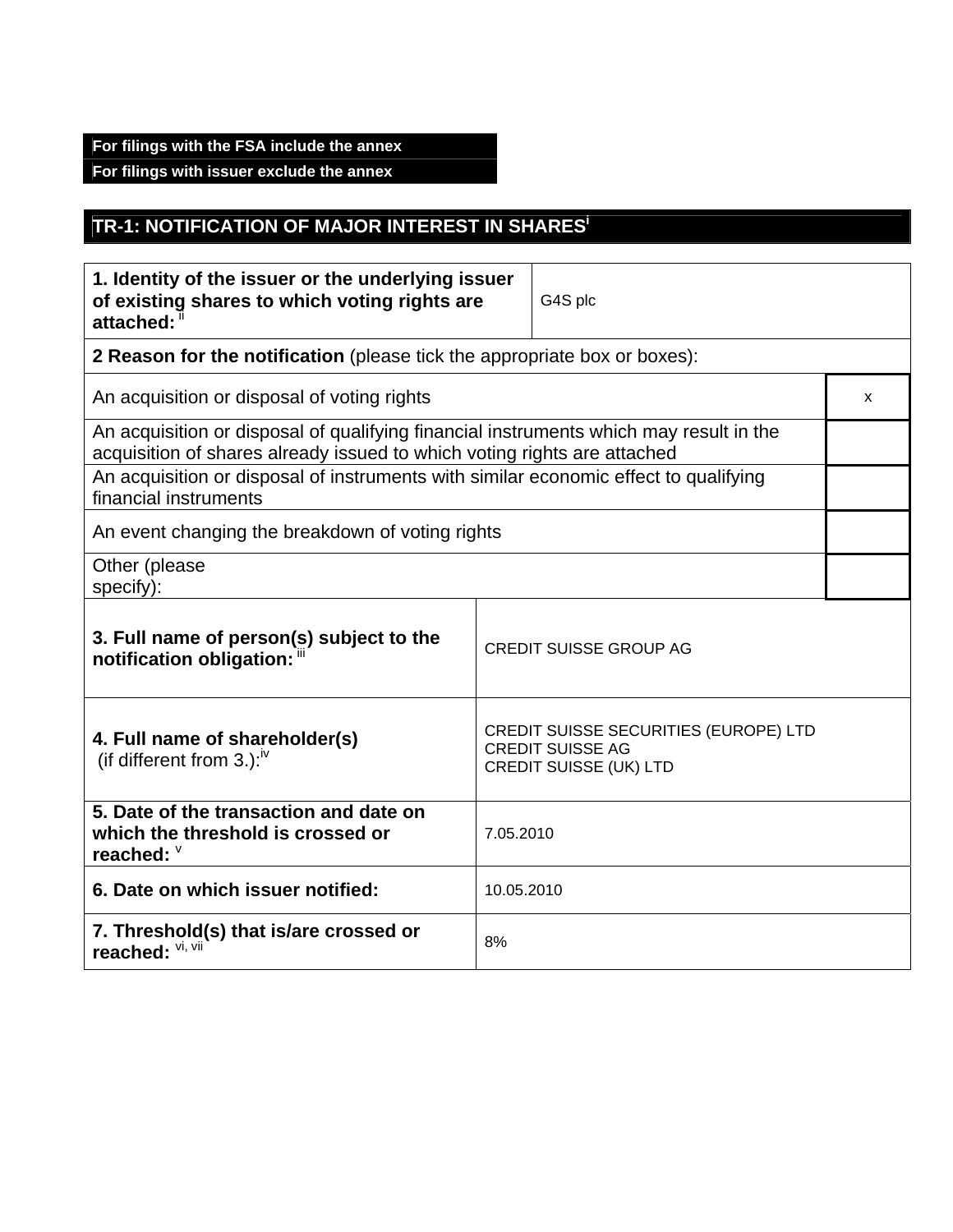| 8. Notified details:                         |                                                               |                         |                                                      |                                   |                         |                                 |          |
|----------------------------------------------|---------------------------------------------------------------|-------------------------|------------------------------------------------------|-----------------------------------|-------------------------|---------------------------------|----------|
| A: Voting rights attached to shares Vill, ix |                                                               |                         |                                                      |                                   |                         |                                 |          |
| Class/type of<br>shares                      | <b>Situation previous</b><br>to the triggering<br>transaction |                         | Resulting situation after the triggering transaction |                                   |                         |                                 |          |
| if possible using<br>the ISIN CODE           | <b>Number</b><br><b>Number</b><br>οf<br>οf                    |                         | <b>Number</b><br>of shares                           | <b>Number of voting</b><br>rights |                         | % of voting rights <sup>x</sup> |          |
|                                              | <b>Shares</b>                                                 | Voting<br><b>Rights</b> | <b>Direct</b>                                        | Direct <sup>xi</sup>              | Indirect <sup>XII</sup> | <b>Direct</b>                   | Indirect |
| <b>ORD</b><br>GB00B01FLG62                   | 111,894,879                                                   | 111,894,879             | N/A                                                  | N/A                               | 122,563,554             | N/A                             | 8.68%    |

| <b>B: Qualifying Financial Instruments</b>           |                               |                                           |                                                                                                           |                       |  |
|------------------------------------------------------|-------------------------------|-------------------------------------------|-----------------------------------------------------------------------------------------------------------|-----------------------|--|
| Resulting situation after the triggering transaction |                               |                                           |                                                                                                           |                       |  |
| <b>Type of financial</b><br>instrument               | <b>Expiration</b><br>date $x$ | Exercise/<br><b>Conversion Period Xiv</b> | <b>Number of voting</b><br>rights that may be<br>acquired if the<br>instrument is<br>exercised/converted. | % of voting<br>rights |  |
| N/A                                                  |                               |                                           |                                                                                                           |                       |  |

| C: Financial Instruments with similar economic effect to Qualifying Financial Instruments<br>XV, XVI |                          |                                                            |                                                           |                                                        |                                         |              |
|------------------------------------------------------------------------------------------------------|--------------------------|------------------------------------------------------------|-----------------------------------------------------------|--------------------------------------------------------|-----------------------------------------|--------------|
| Resulting situation after the triggering transaction                                                 |                          |                                                            |                                                           |                                                        |                                         |              |
| <b>Type of financial</b><br>instrument                                                               | <b>Exercise</b><br>price | <b>Expiration</b><br>date $x$ <sup><math>x</math>vii</sup> | Exercise/<br><b>Conversion</b><br>period <sup>xviii</sup> | <b>Number of voting rights</b><br>instrument refers to | % of voting rights $XIX$ ,<br><b>XX</b> |              |
|                                                                                                      |                          |                                                            |                                                           |                                                        | <b>Nominal</b>                          | <b>Delta</b> |
|                                                                                                      |                          |                                                            |                                                           |                                                        |                                         |              |

| Total (A+B+C)                  |                             |  |
|--------------------------------|-----------------------------|--|
| <b>Number of voting rights</b> | Percentage of voting rights |  |
| 122,563,554                    | 8.68%                       |  |